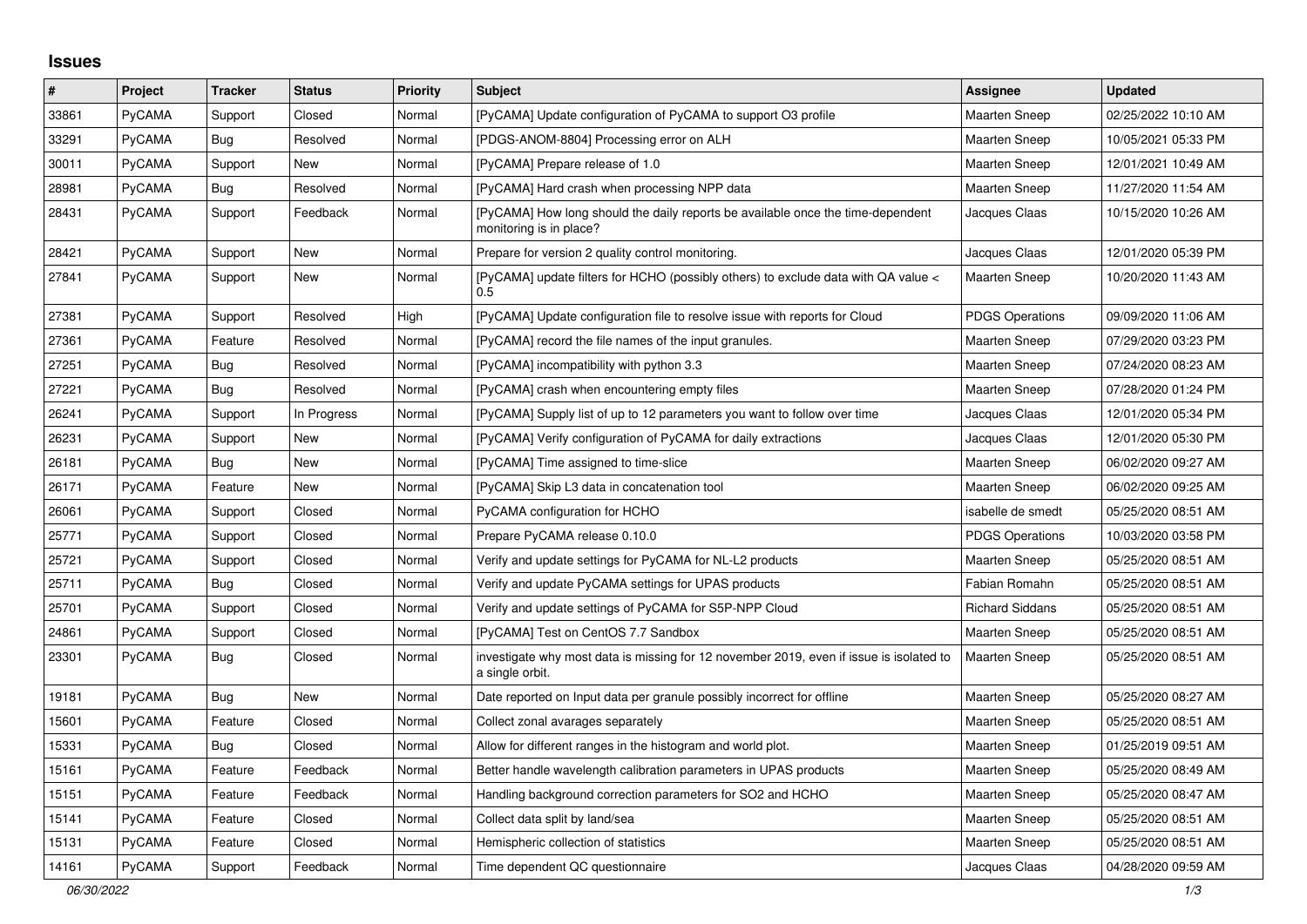| $\sharp$ | Project | <b>Tracker</b> | <b>Status</b> | <b>Priority</b> | <b>Subject</b>                                                          | Assignee             | <b>Updated</b>      |
|----------|---------|----------------|---------------|-----------------|-------------------------------------------------------------------------|----------------------|---------------------|
| 12131    | PyCAMA  | Support        | Closed        | High            | PyCAMA test aborted when processing ALH                                 | Maarten Sneep        | 11/06/2018 12:14 PM |
| 12091    | PyCAMA  | Bug            | Closed        | Normal          | Background color in world plot may be wrong                             | <b>Maarten Sneep</b> | 10/24/2018 03:22 PM |
| 10961    | PyCAMA  | <b>Bug</b>     | Closed        | High            | basemap toolkit is out of date                                          | Maarten Sneep        | 10/24/2018 03:22 PM |
| 10951    | PyCAMA  | Bug            | Closed        | Normal          | Integrated profile gives wrong values                                   | <b>Maarten Sneep</b> | 10/24/2018 03:22 PM |
| 9321     | PyCAMA  | Support        | Closed        | Normal          | Update configuration of PyCAMA for daily extractions                    | Maarten Sneep        | 01/25/2019 09:55 AM |
| 9311     | PyCAMA  | Feature        | New           | Normal          | Processing status & lineage as table                                    | <b>Maarten Sneep</b> | 05/25/2020 08:48 AM |
| 9301     | PyCAMA  | <b>Bug</b>     | Closed        | High            | NRT extraction even smaller than anticipated.                           | <b>Maarten Sneep</b> | 10/24/2018 03:22 PM |
| 4051     | PyCAMA  | <b>Bug</b>     | Closed        | Normal          | Sensing time only accepts full mission                                  | Maarten Sneep        | 10/25/2017 01:20 PM |
| 1551     | PyCAMA  | Bug            | Closed        | Normal          | Handle files with zero-length scanline dimension correctly              | Maarten Sneep        | 10/25/2017 01:20 PM |
| 1521     | PyCAMA  | <b>Bug</b>     | Closed        | High            | Concatenation fails with index error                                    | Maarten Sneep        | 10/25/2017 01:20 PM |
| 1511     | PyCAMA  | Feature        | Resolved      | Normal          | Synchronization of variables                                            | <b>Maarten Sneep</b> | 08/21/2020 07:37 AM |
| 1501     | PyCAMA  | Feature        | Closed        | Normal          | Aggregate/concatenate cama produced data                                | <b>Maarten Sneep</b> | 10/25/2017 01:20 PM |
| 1491     | PyCAMA  | Bug            | Closed        | Normal          | Fix irradiance extraction                                               | <b>Maarten Sneep</b> | 08/04/2017 02:41 PM |
| 1481     | PyCAMA  | Feature        | Closed        | Normal          | Add '--actions' flag to cama.py                                         | Maarten Sneep        | 08/04/2017 02:41 PM |
| 1471     | PyCAMA  | <b>Bug</b>     | Closed        | Normal          | Generate a name for the irradiance granule if no metadata is available  | <b>Maarten Sneep</b> | 08/04/2017 02:41 PM |
| 1461     | PyCAMA  | Feature        | Closed        | Normal          | Add input granule counter variable                                      | <b>Maarten Sneep</b> | 08/04/2017 02:41 PM |
| 1451     | PyCAMA  | Feature        | Closed        | Normal          | Remove variable from scatterplot list if min=max                        | <b>Maarten Sneep</b> | 08/04/2017 02:41 PM |
| 1391     | PyCAMA  | Feature        | Closed        | Normal          | Switch to scientific notation on the colour bars.                       | <b>Maarten Sneep</b> | 10/25/2017 01:20 PM |
| 1301     | PyCAMA  | Support        | Resolved      | High            | test mixed empty/non-empty variables                                    | <b>Maarten Sneep</b> | 08/21/2020 07:38 AM |
| 1291     | PyCAMA  | Feature        | Closed        | Normal          | Reconsider handling of all empty variables.                             | <b>Maarten Sneep</b> | 08/04/2017 02:41 PM |
| 1281     | PyCAMA  | <b>Bug</b>     | Closed        | Normal          | If a unit is empty in the config, it ends up in the plot as "[b'1']"    | <b>Maarten Sneep</b> | 08/04/2017 02:41 PM |
| 1240     | PyCAMA  | Bug            | Closed        | Normal          | Along track plot and fill values                                        | Maarten Sneep        | 06/13/2017 02:00 PM |
| 1237     | PyCAMA  | <b>Bug</b>     | Closed        | Normal          | Correctly handle zero-length files                                      | <b>Maarten Sneep</b> | 06/13/2017 02:00 PM |
| 1227     | PyCAMA  | <b>Bug</b>     | Closed        | Normal          | 'KeyError' exception when there is no valid data in a run               | <b>Maarten Sneep</b> | 06/13/2017 02:00 PM |
| 1226     | PyCAMA  | <b>Bug</b>     | Closed        | Normal          | Additional data bug in transform object (HCHO and SO2)                  | Maarten Sneep        | 06/13/2017 02:00 PM |
| 1146     | PyCAMA  | Bug            | Feedback      | Normal          | Non-synchronized variables yield bogus results                          | <b>Maarten Sneep</b> | 12/09/2020 10:44 AM |
| 1145     | PyCAMA  | Bug            | Closed        | High            | 'too many open files' error                                             | Maarten Sneep        | 03/13/2017 04:42 PM |
| 1028     | PyCAMA  | Feature        | Closed        | Normal          | Configure SO2 to select the correct field depending on index and window | Pascal Hedelt        | 11/30/2018 01:11 PM |
| 1026     | PyCAMA  | Feature        | Closed        | Normal          | Option to exclude variable from the scatter plots.                      | <b>Maarten Sneep</b> | 03/13/2017 04:42 PM |
| 992      | PyCAMA  | Feature        | Closed        | Normal          | Indicate per variable in which mode(s) that variable is available       | <b>Maarten Sneep</b> | 12/15/2016 01:18 PM |
| 958      | PyCAMA  | Bug            | Closed        | Normal          | Using the configured title in the reports.                              | Maarten Sneep        | 01/10/2017 10:52 AM |
| 957      | PyCAMA  | Support        | Closed        | Normal          | Monitor the performance of PyCAMA                                       | Maarten Sneep        | 11/30/2018 01:11 PM |
| 956      | PyCAMA  | Feature        | Closed        | Normal          | Clean up display of matrices in report                                  | Maarten Sneep        | 10/27/2016 04:43 PM |